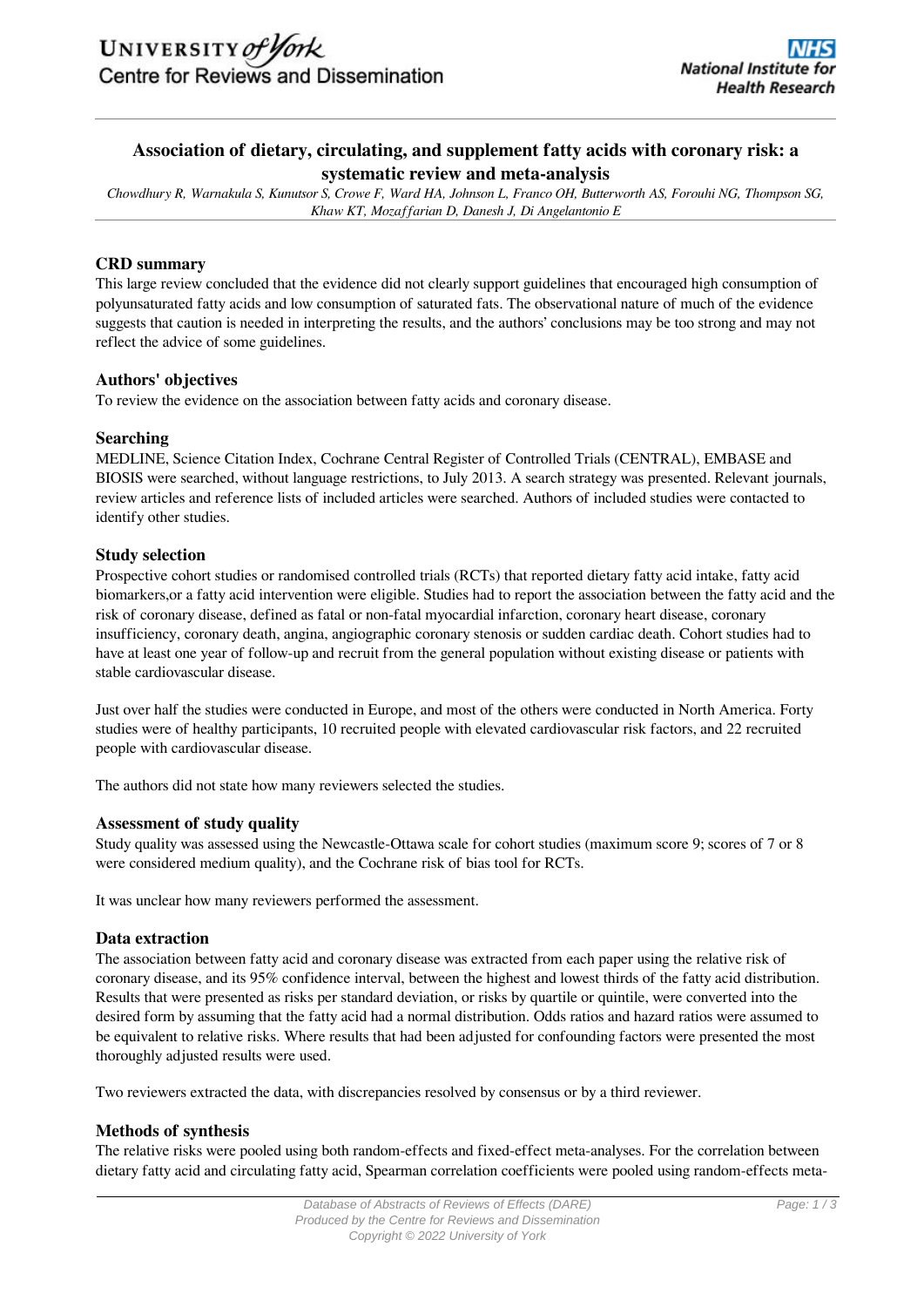

analysis.

Heterogeneity was assessed using Cochran's Q and  $I^2$ . The impact on heterogeneity of a range of study-level characteristics (reported in the paper) was assessed using meta-regression and subgroup analyses. Publication bias was assessed using funnel plots and Egger's test.

#### **Results of the review**

Dietary fatty acid intake: There were thirty-two included cohort studies (530,525 participants), with follow-up ranging from five to 23 years. Thirteen studies were of high quality, and the rest of medium quality. There was potential for bias due to patient selection and self-reporting of diet.

High levels of saturated fat intake had no effect on coronary disease (RR 1.03, 95% CI, 0.98 to 1.07; 20 studies). Monounsaturated (nine studies), alpha-linoleic (seven studies) and omega-6 (six studies) fatty acids were found to have no association with disease. Omega-3 fatty acids were associated with a statistically significant reduction in risk (RR 0.87, 95% CI 0.78 to 0.97; 16 studies). Trans fatty acids increased the incidence of coronary disease (RR 1.16, 95% CI 1.06 to 1.27; five studies). There was evidence that the numbers of events and geographical location might alter these results.

Fatty acid biomarkers: Nineteen cohort studies were included, of which 17 were of circulating fatty acid composition (25,721 participants), with follow-up ranging from 1.3 to 30.7 years. Six studies were of high quality, nine were of medium quality, and two were of low quality.

Saturated fatty acids were not associated with coronary disease (RR 1.06, 95% CI 0.86 to 1.30; eight studies). Similarly, no associations were found with monounsaturated (six studies), alpha-linoleic (eight studies), long-chain omega-3 (four studies), omega-6 (two studies) and trans (four studies) fatty acids. The results were presented for a number of subtypes of fatty acid; most were not statistically significant, but high levels of the subtypes of omega-3 were associated with a reduction in disease.

Fatty acid supplementation: There were 27 included RCTs (103,052 participants), with follow-up ranging from 0.1 to eight years. Some trials were at an unclear or high risk of bias, particularly for blinding of participants.

There was no statistically significant evidence that alpha-linoleic (four studies) or long-chain omega-3 (17 studies) fatty acid supplementation reduced the incidence of disease. Omega-6 showed the largest reduction in risk, but this was not statistically significant (RR 0.86, 95% CI 0.69 to 1.07; eight studies).

Generally, there was no evidence of publication bias.

#### **Authors' conclusions**

The evidence did not clearly support cardiovascular guidelines that encouraged high consumption of polyunsaturated fatty acids and low consumption of total saturated fats.

## **CRD commentary**

This review addressed a relevant public health question using appropriate inclusion criteria. A suitable search was conducted, but unpublished material may have been missed. It was unclear whether action was taken to reduce reviewer error and bias in study selection and quality assessment. The study data were pooled using appropriate meta-analyses.

The review included a large number of studies, and they were generally of medium-to-high quality. The authors identified some potential limitations including: selective reporting of extreme results for specific fatty acids, bias due to most participants receiving only a single assessment of fatty acid, bias due to self-reporting of diet, and, in the cohort studies, confounding due to unmeasured diet and lifestyle factors.

Although the size of the review is in its favour, the limitations suggest that caution is required in interpreting the results, particularly where they conflict with existing research. The authors' conclusions may therefore be too strong, and may not represent the advice given in some cardiovascular guidelines.

## **Implications of the review for practice and research**